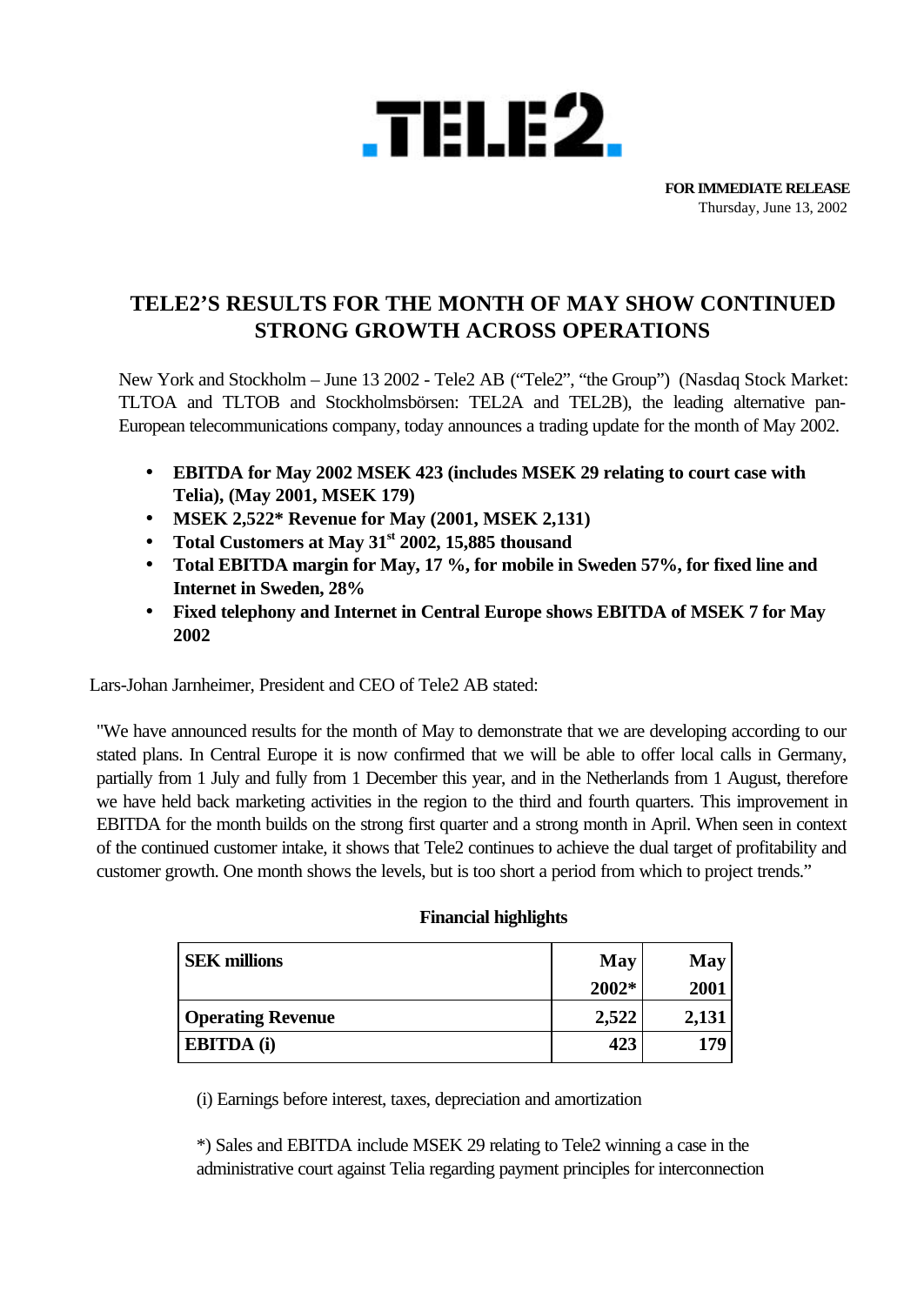## **MARKET AREAS (MSEK)**

#### **OPERATING REVENUE**

|                                | 2002*  | $2001**$ | 2002   | 2001              | 2001           | 2001     | 2001           |
|--------------------------------|--------|----------|--------|-------------------|----------------|----------|----------------|
|                                | May    | May      | Q1     | Q4                | Q <sub>3</sub> | $\bf Q2$ | Q <sub>1</sub> |
|                                |        |          |        |                   |                |          |                |
| Nordic                         | 1,185  | 1,023    | 3.516  | 3,305             | 3,122          | 3,023    | 2,916          |
| Eastern Europe & Russia        | 197    | 96       | 503    | 400               | 292            | 279      | 210            |
| <b>Central Europe</b>          | 492    | 493      | 1,423  | 1,451             | 1,299          | 1,425    | 1,189          |
| Southern Europe                | 676    | 498      | 1,868  | 1,566             | 1,406          | 1,415    | 1,204          |
| Luxembourg                     | 72     | 63       | 196    | 229               | 201            | 189      | 167            |
| Branded products & services    | 71     | 143      | 220    | 381               | 376            | 417      | 402            |
| Adjustments for sales internal | $-171$ | $-185$   | $-340$ | $-406$            | $-364$         | $-535$   | $-474$         |
| <b>Total operating revenue</b> | 2,522  | 2,131    |        | 7,386 6,926 6,332 |                | 6,213    | 5,614          |

#### **EBITDA**

|                             | $2002*$ | $2001**$ | 2002   | 2001   | 2001   | 2001         | 2001   |
|-----------------------------|---------|----------|--------|--------|--------|--------------|--------|
|                             | May     | May      | Q1     | Q4     | Q3     | $\mathbf{Q}$ | Q1     |
|                             |         |          |        |        |        |              |        |
| Nordic                      | 419     | 290      | 1,098  | 1,079  | 1,076  | 833          | 780    |
| Eastern Europe & Russia     | 36      | 11       | 126    | 76     | 79     | 58           | 59     |
| <b>Central Europe</b>       | $-17$   | $-32$    | $-27$  | $-77$  | $-119$ | $-133$       | $-277$ |
| Southern Europe             | $-24$   | $-54$    | $-181$ | $-329$ | $-295$ | $-310$       | $-397$ |
| Luxembourg                  | 17      | 2        | 23     | $-37$  | 33     | $-1$         | 10     |
| Branded products & services | -8      | $-38$    | $-90$  | $-79$  | $-53$  | $-100$       | $-177$ |
| <b>Total EBITDA</b>         | 423     | 179      | 949    | 633    | 721    | 347          | $-2$   |

## **EBITDA margin**

| <b>Total EBITDA margin</b>  | 17%     | 8%      | 13%     | 9%      | 11%     | 6%      | $0\%$   |
|-----------------------------|---------|---------|---------|---------|---------|---------|---------|
| Branded products & services | $-11\%$ | $-27\%$ | $-41\%$ | $-21\%$ | $-14%$  | $-24\%$ | $-44\%$ |
| Luxembourg                  | 24%     | 3%      | 12%     | $-16%$  | 16%     | $-1\%$  | 6%      |
| Southern Europe             | $-4\%$  | $-11\%$ | $-10\%$ | $-21\%$ | $-21\%$ | $-22\%$ | $-33\%$ |
| <b>Central Europe</b>       | $-3\%$  | $-6\%$  | $-2\%$  | $-5%$   | $-9\%$  | $-9\%$  | $-23%$  |
| Eastern Europe & Russia     | 18%     | 11%     | 25%     | 19%     | 27%     | 21\%    | 28%     |
| Nordic                      | 35%     | 28%     | 31%     | 33%     | 34%     | 28%     | 27%     |
|                             |         |         |         |         |         |         |         |

\* In May 2002 there were 20 working days as compared to 21 working days in April.

\*\* In May 2001 there were 21 working days as compared to 19 working days in April.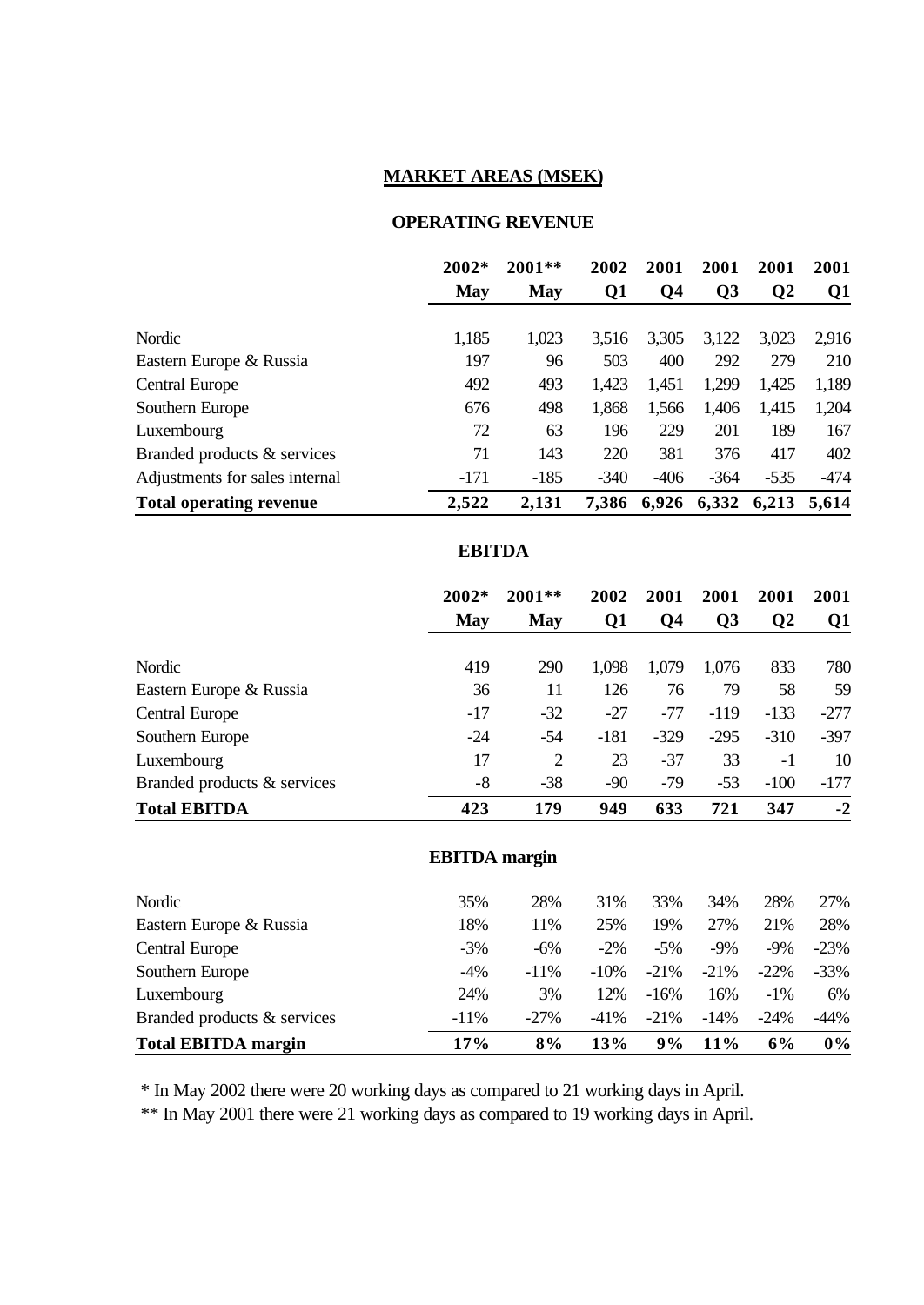# **NUMBER OF CUSTOMERS**

|                                  |              |       | <b>Number of customers</b> |       |         |                               | <b>Net intake</b> |                 |               |       |
|----------------------------------|--------------|-------|----------------------------|-------|---------|-------------------------------|-------------------|-----------------|---------------|-------|
|                                  | 2002         | 2001  |                            |       |         | 2002 2001 2002 2001 2001 2001 |                   |                 |               | -2001 |
| (in thousands)                   | <b>May</b>   | May   | <b>Change</b>              |       | May May | Q1                            | <b>O4</b>         | $\overline{O3}$ | $\mathbf{O}2$ | 01    |
|                                  |              |       |                            |       |         |                               |                   |                 |               |       |
| Nordic                           | 6,420        | 5,690 | 13%                        | $-52$ | 57      | 172                           | 198               | 332             | 81            | 191   |
| Eastern Europe & Russia          | 1,180        | 437   | 170%                       | 44    | 43      | 105                           | 422               | 93              | 124           | 79    |
| <b>Central Europe</b>            | 3,404        | 2,812 | 21\%                       | 56    | 28      | 99                            | 243               | 133             | 4             | 109   |
| Southern Europe                  | 4,662        | 3,629 | 28%                        | 68    | 34      | 245                           | 418               | 215             | 234           | 477   |
| Luxembourg                       | 219          | 183   | 20%                        |       | 4       | 5                             | 12                | 13              | 13            | 13    |
| <b>Total number of customers</b> | 15,88512,751 |       | 25%                        |       | 166     |                               | 6261,293          | 786             | 456           | 869   |

# **TELE2 IN SWEDEN\* (MSEK)**

\*Optimal Telecom is included from January 1, 2002

|                              |                          | 2002*2001**          |       | 2001           | 2001           | 2001     | 2001                    |
|------------------------------|--------------------------|----------------------|-------|----------------|----------------|----------|-------------------------|
|                              | <b>May</b>               | <b>May</b>           | Q1    | Q <sub>4</sub> | Q <sub>3</sub> | $\bf Q2$ | $\overline{\mathbf{Q}}$ |
|                              | <b>OPERATING REVENUE</b> |                      |       |                |                |          |                         |
| Mobile telephony             | 554                      | 431                  | 1,589 | 1,513          | 1,560          | 1,377    | 1,270                   |
| Fixed telephony and Internet | 316                      | 285                  | 1,048 | 853            | 726            | 782      | 822                     |
| <b>Cable Television</b>      | 19                       | 20                   | 58    | 49             | 39             | 26       | 43                      |
| <b>Total Tele2 in Sweden</b> | 889                      | 736                  | 2,695 | 2,415          | 2,325          | 2,185    | 2,135                   |
|                              |                          | <b>EBITDA</b>        |       |                |                |          |                         |
| Mobile telephony             | 314                      | 215                  | 874   | 808            | 897            | 730      | 676                     |
| Fixed telephony and Internet | 90                       | 80                   | 216   | 220            | 161            | 141      | 153                     |
| Cable Television             | $\overline{4}$           | 4                    | 4     | 19             | $-15$          | $-19$    | $\overline{2}$          |
| <b>Total Tele2 in Sweden</b> | 408                      | 299                  | 1,094 | 1,047          | 1,043          | 852      | 831                     |
|                              |                          | <b>EBITDA</b> margin |       |                |                |          |                         |
| Mobile telephony             | 57%                      | 50%                  | 55%   | 53%            | 58%            | 53%      | 53%                     |
| Fixed telephony and Internet | 28%                      | 28%                  | 21%   | 26%            | 22%            | 18%      | 19%                     |
| Cable Television             | 21%                      | 20%                  | 7%    | 39%            | $-38%$         | $-73%$   | 5%                      |
| <b>Total Tele2 in Sweden</b> | 46%                      | 41%                  | 41%   | 43%            | 45%            | 39%      | 39%                     |

\* In May 2002 there were 20 working days as compared to 21 working days in April.

\*\* In May 2001 there were 21 working days as compared to 19 working days in April.